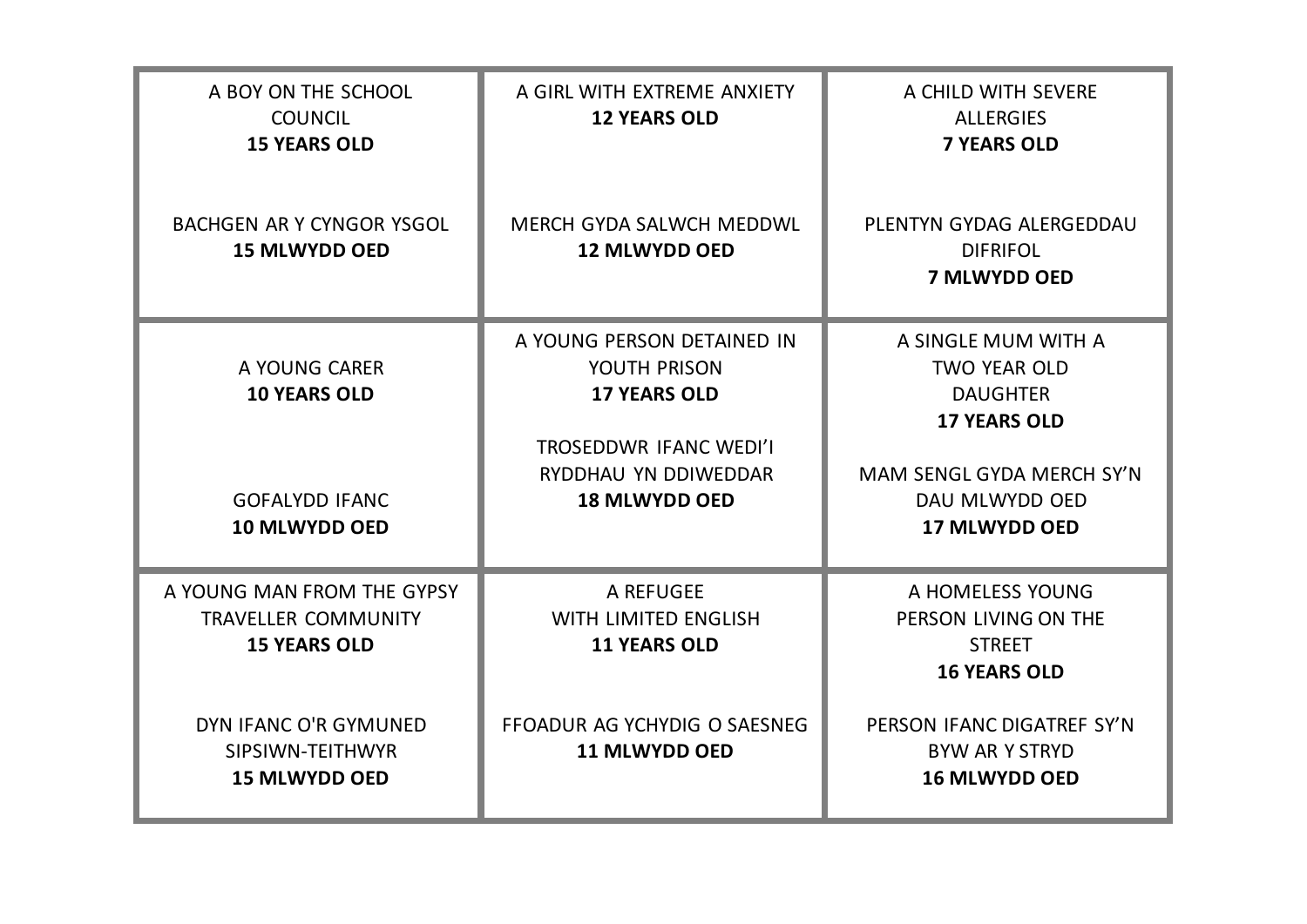| A DEAF CHILD                                                        | A MUSLIM GIRL                                      | A BOY WHO USES A<br><b>WHEELCHAIR</b>                              |
|---------------------------------------------------------------------|----------------------------------------------------|--------------------------------------------------------------------|
| <b>3 YEARS OLD</b>                                                  | <b>14 YEARS OLD</b>                                | <b>15 YEARS OLD</b>                                                |
| PLENTYN BYDDAR                                                      | <b>MERCH FWSLIMAIDD</b>                            | <b>BACHGEN SY'N DEFNYDDIO</b><br><b>CADAIR OLWYN</b>               |
| <b>3 MLWYDD OED</b>                                                 | <b>14 MLWYDD OED</b>                               | <b>15 MLWYDD OED</b>                                               |
| A LOOKED AFTER CHILD                                                |                                                    | A CHILD WHO IS ACUTELY SHY                                         |
| <b>IN FOSTER CARE</b><br><b>8 YEARS OLD</b>                         | A BABY<br><b>18 MONTHS</b>                         | <b>5 YEARS OLD</b>                                                 |
| PLENTYN SY'N DERBYN GOFAL<br><b>MEWN GOFAL MAETH</b>                | <b>BABAN</b>                                       | PLENTYN SY'N SWIL YN DDIFRIFOL                                     |
| <b>8 MLWYDD OED</b>                                                 | <b>18 MIS OED</b>                                  | <b>5 MLWYDD OED</b>                                                |
| A CHILD WITH LEARNING<br><b>DISABILITIES</b><br><b>12 YEARS OLD</b> | A CHILD IN A CHILDREN'S HOME<br><b>9 YEARS OLD</b> | A YOUNG PERSON WHO IS<br><b>TRANSGENDER</b><br><b>17 YEARS OLD</b> |
| PLENTYN GYDA ANABLEDDAU<br><b>DYSGU</b><br><b>12 MLWYDD OED</b>     | PLENTYN MEWN CARTREF PLANT<br><b>9 BLWYDD OED</b>  | PERSON IFANC SY'N<br>TRAWSRYWEDDOL<br><b>17 MLWYDD OED</b>         |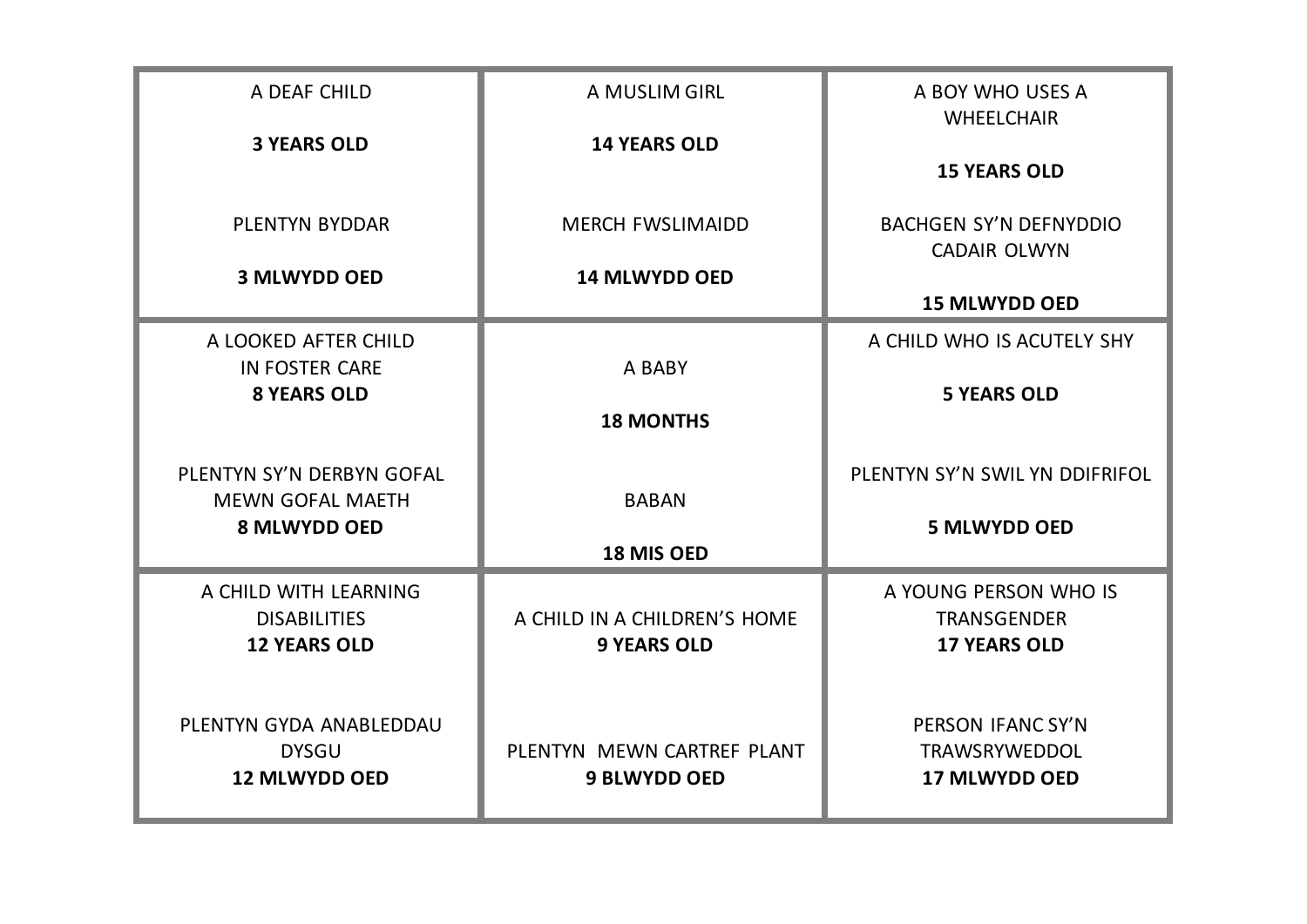| A SUCCESSFUL<br><b>BUSINESS WOMAN</b><br><b>35 YEARS OLD</b>          | A HEADTEACHER<br><b>55 YEARS OLD</b>            | A HEALTH VISITOR<br><b>45 YEARS OLD</b>           |
|-----------------------------------------------------------------------|-------------------------------------------------|---------------------------------------------------|
| <b>MENYW BUSNES LLWYDDIANNUS</b>                                      | PENNAETH YSGOL                                  | YMWELYDD IECHYD                                   |
| <b>35 MLWYDD OED</b>                                                  | <b>55 MLWYDD OED</b>                            | <b>45 MLWYDD OED</b>                              |
| A SOCIAL WORK<br><b>STUDENT</b><br><b>24 YEARS OLD</b>                | THE CHILDREN'S<br><b>COMMISSIONER FOR WALES</b> | A MALE JUDGE<br><b>63 YEARS OLD</b>               |
| <b>MYFYRIWR GWAITH</b><br><b>CYMDEITHASOL</b><br><b>24 MLWYDD OED</b> | <b>COMISIYNYDD PLANT</b><br><b>CYMRU</b>        | <b>BEIRNIAD GWRYWIADD</b><br><b>63 MLWYDD OED</b> |
| A POLICE OFFICER                                                      | A TEACHING ASSISTANT                            | A YOUTH WORKER                                    |
| <b>33 YEARS OLD</b>                                                   | <b>28 YEARS OLD</b>                             | <b>35 YEARS OLD</b>                               |
| <b>SWYDDOG HEDDLU</b>                                                 | CYNORTHWY-YDD DYSGU                             | <b>GWEITHIWR IEUENCTID</b>                        |
| <b>33 MLWYDD OED</b>                                                  | <b>28 MLWYDD OED</b>                            | <b>35 MLWYDD OED</b>                              |